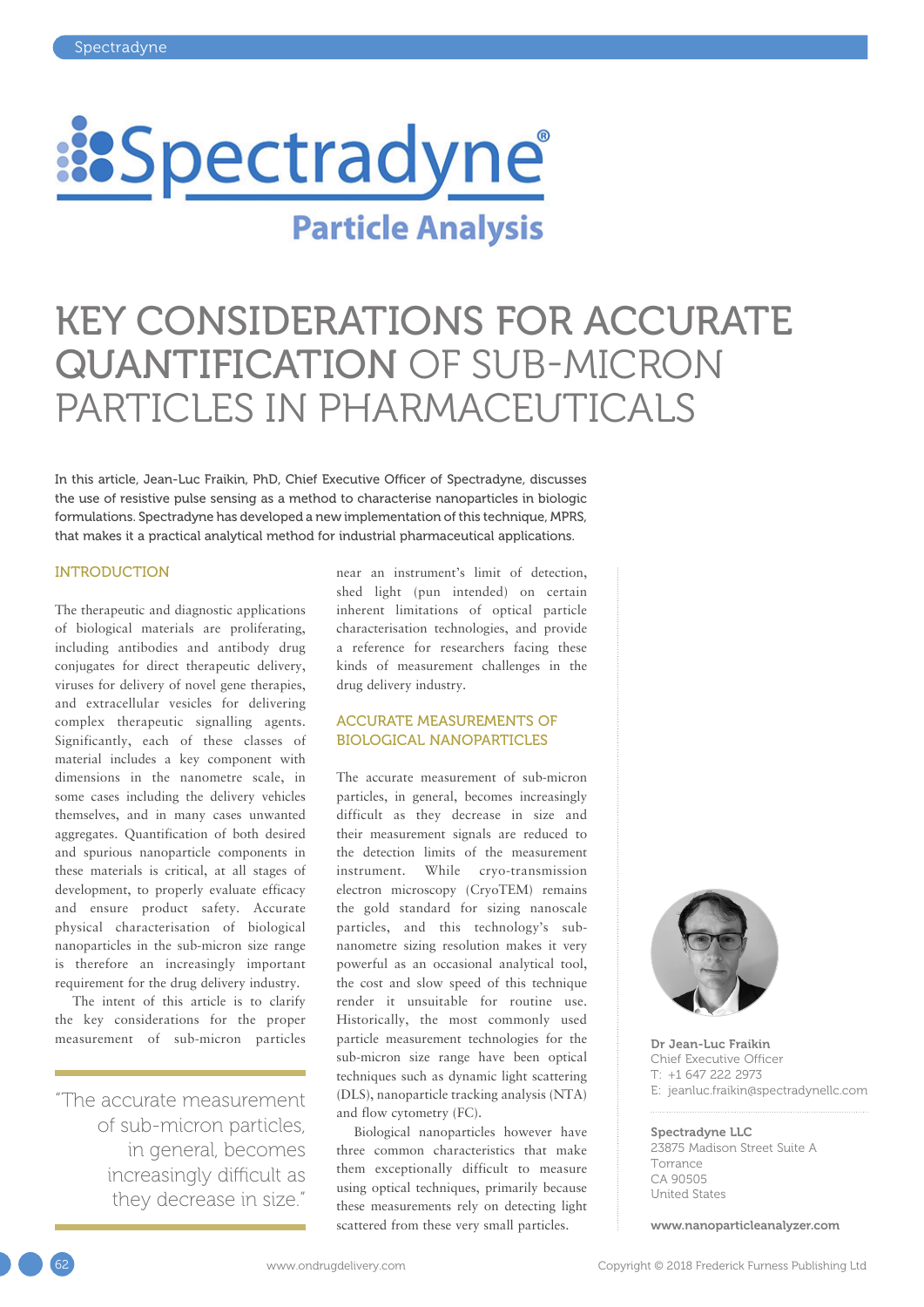"Non-optical techniques for measuring nanoparticle size and concentration provide a powerful alternative to these optical techniques. The most ubiquitous is based on an electrical measurement technique known as resistive pulse sensing."

First, the intensity of the scattered light decreases dramatically as the particles get smaller, scaling with a sixth-power dependence on diameter.1 A 100 nm particle therefore scatters one million times less light than a 1 µm particle. This dependence, coupled with the finite dynamic range of optical sensors, limits the practical range of sizes that can be measured in a single sample and makes detection of small particles significantly more challenging.

Secondly, the physical composition of most biological materials results in a particle index of refraction that is similar to that of the surrounding, typically aqueous, media, in some cases with indices that differ by only a few percent. The scattered light intensity is proportional to this index difference (also called contrast), so can result in another reduction of the signal by a factor of 10 to 100. The combination of low index-contrast and small size significantly weakens the intensity of light that scatters from biological nanoparticles, thereby limiting the sensitivity of optical measurement techniques to these submicron particles.

Finally, the complex origins of biological nanoparticles (e.g. aggregation processes or shedding from cells) yield real-world samples with diverse material composition and a broad range of particle sizes. The high degree of size polydispersity in these samples places a significant burden on sizing resolution in the case of NTA, which measures scattered light from single particles, and presents an insurmountable obstacle for DLS, which performs an ensemble measurement of all particles in the incident light path and cannot tolerate significant polydispersity.

Non-optical techniques for measuring nanoparticle size and concentration provide a powerful alternative to these optical techniques. The most common is based on an electrical measurement technique known as resistive pulse sensing (RPS), historically referred to as the Coulter principle after the inventor of the technique, Wallace Coulter.2 RPS is a well-proven technique for measuring the size and concentration

of large particles (>1 µm) and has been the gold standard for decades for whole-blood cell counting.

RPS is ideally suited to the measurement of biological nanoparticles for three reasons:

- 1. The detection signal scales linearly with particle volume, so the dynamic range of sizes that can be measured in a single sample is much larger.
- 2. RPS measurements are independent of the material composition of the particles, and therefore do not suffer from the same loss of sensitivity as optical techniques.
- 3. Because particles are measured individually with high precision in RPS, high polydispersity is not a significant issue. It is possible to perform particle measurements directly in complex media, such as serum, urine and other biological fluids whose polydispersity would otherwise confound light scattering techniques.

So why has the use of RPS historically been limited to large particles alone? RPS requires that all particles to be measured pass through a physical constriction for detection, and the size of this constriction must be decreased in order to detect smaller particles. Real-world samples contain a significant concentration of particles that are larger than the small constriction size required for nanoparticle measurements. Therefore, in the simplest implementations of RPS, the large particles in the sample cause frequent blockages of the constriction and prohibit practical use of the technique.

In 2009, in an early attempt to circumvent this obstacle, Izon Science (Christchurch, New Zealand) developed the qNano for RPS measurements. Izon's implementation set the constriction in a deformable membrane ("Tuneable" RPS) that could be adjusted to allow blockages to pass through before resuming measurements. While the technology has been cited in a number of academic publications, its deployment has been limited in industrial applications that demand high throughput and turnkey operation.

More recently, Spectradyne has commercialised a different approach to RPS that significantly improves the practicality of the technique for routine nanoparticle analysis of real-world samples in an industrial context.3 Spectradyne's nCS1 instrument is a microfluidic implementation of RPS (MRPS) and leverages manufacturing techniques from the semiconductor industry to incorporate a number of fluidic features in a disposable analysis cartridge that permits nanoparticle analysis while significantly reducing blockage events. MRPS enables straightforward measurements of highly polydisperse biological nanoparticle samples such as protein aggregates, serum, urine and crude preparations of extracellular vesicles, and is seeing adoption by prominent researchers in the pharmaceutical industry.4

Regardless of an instrument's underlying principle of operation, all instruments are eventually limited by their intrinsic sensitivity and noise. But as biological nanoparticles increase in importance in the drug delivery industry, regulators such as the US FDA increasingly recognise the importance of using a complete set of characterisation methods, as stated by Susan Kirshner, PhD, in a 2012 talk entitled, "Regulatory expectations for analysis of aggregates and particles", including methods that are orthogonal to conventional light-based techniques. MRPS represents a practical and easyto-use alternative that satisfies these regulatory expectations.

# MEASUREMENT EXAMPLES

Three measurement examples are presented below that illustrate the importance of the above considerations in real-world drug delivery industry applications. First, measurements of a simple extracellular vesicle preparation using three different particle analysis methods (NTA, CryoTEM and MRPS) are compared to show the importance of using orthogonal measurement techniques. Second, an aggregated protein sample is measured by NTA and MRPS and illustrates how the instrument limitations described above apply to a different class of sample. Finally, measurements of a series of stressed protein samples are used to demonstrate how the smaller particle detection limit of MRPS enables earlier detection of protein aggregation.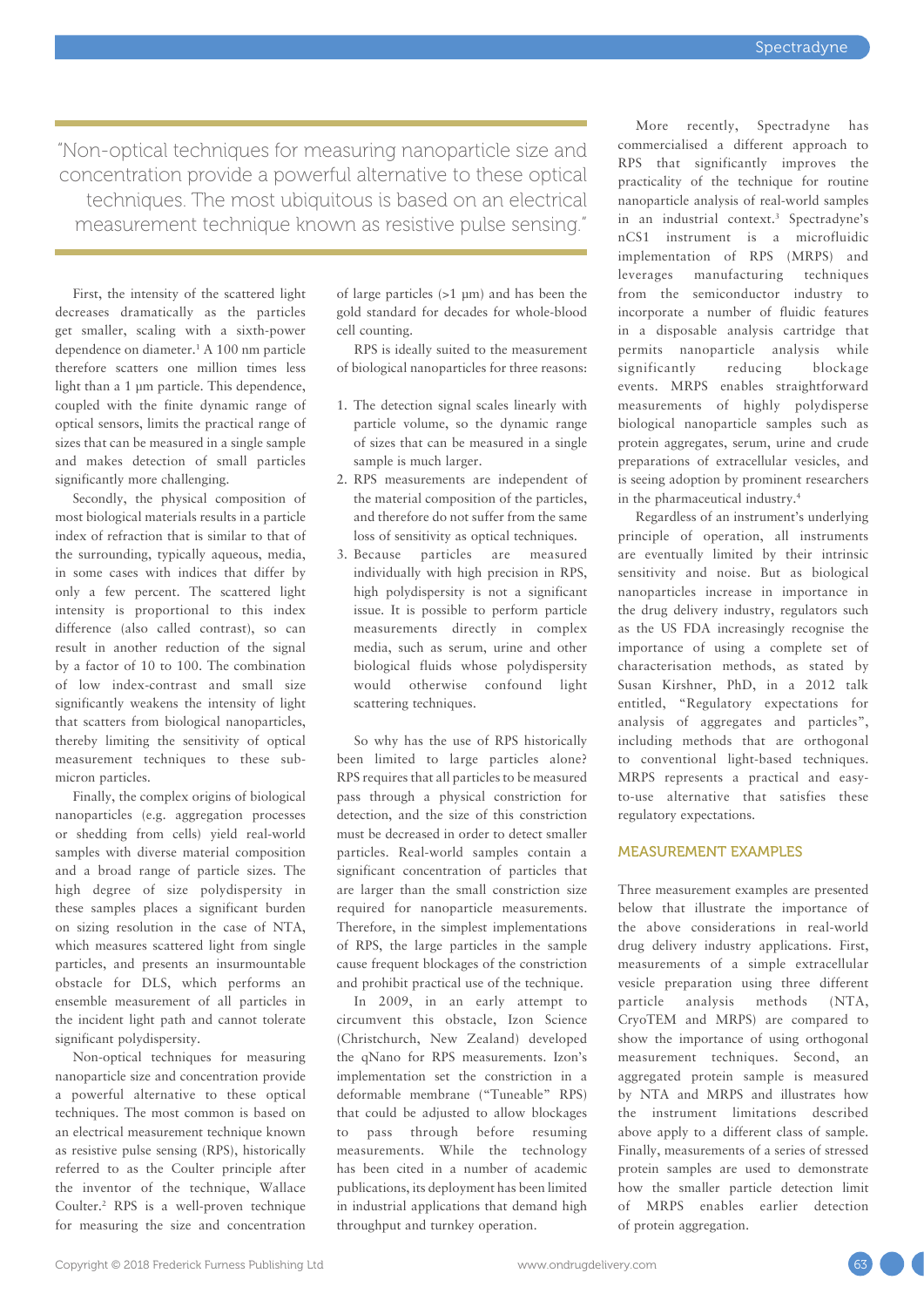**Example 1: Extracellular Vesicles Three Ways** Unless they are carefully purified, samples of extracellular vesicles (EVs) naturally exhibit an approximate powerlaw distribution of particle concentration versus particle size.<sup>5</sup> Such a broad particle size distribution provides an excellent opportunity to evaluate the sensitivity of different measurement techniques over a comprehensive size range in a relevant sample type. For this measurement example, a simple sample of EVs from human cellfree urine was analysed using MRPS, NTA, and CryoTEM (Figure 1).

MRPS shows a clear power-law dependence of concentration on particle size that extends down to 50 nm, the limit of detection for the analysis cartridge used in this measurement. Importantly, the MRPS measurements are in excellent agreement with those of CryoTEM, the gold standard for measuring size and relative concentration of particles in this type of sample.

The NTA measurement results highlight the limitation of the NTA technique for detecting small particles in this type of sample. NTA significantly under-reports the concentration of smaller particles, with a divergence from the CryoTEM result becoming apparent, starting at 200 nm and increasing dramatically below about 150 nm. The discrepancy between NTA and CryoTEM expands to several orders of magnitude below 150 nm diameter.

Researchers must therefore take care when interpreting NTA data such as these, especially as the resulting profile appears to indicate the presence of a peak in the size distribution around 150 nm, which is not a real feature of the particle size distribution. The peak can be accurately identified as an artefact of the measurement technique only when orthogonal methods such as MRPS or CryoTEM are used for comparison, as in this example. Unfortunately, inaccurate optically-based measurements of EV size distributions, such as this NTA measurement, appear often in the literature and are not generally supported by orthogonal techniques such as MRPS or CryoTEM.

#### **Example 2: Protein Aggregation**

In the process of aggregation, protein monomers a few nanometres in diameter aggregate into dimers, trimers and subsequently into larger particles that can grow to be as large as tens of microns in diameter. This process generates a highly polydisperse mixture that contains particles



Figure 1: Extracellular vesicles isolated from human serum measured using three orthogonal techniques: MRPS, CryoTEM and NTA. The loss of sensitivity of the optical technique to small, weakly-scattering biological nanoparticles becomes apparent when compared with orthogonal techniques such as MRPS and the gold standard, CryoTEM.



Figure 2: Protein aggregates in a stressed sample show the expected power-law dependence of concentration on size when measured by MRPS. The size range of sensitivity of the NTA is apparent as the method underreports concentration outside approximately 150–450 nm diameter.

"Accurate and precise measurements of smaller biological nanoparticles, such as those obtained with MRPS, enable significant time savings for real-world drug delivery applications."

spanning many orders of magnitude in diameter and concentration, with an approximate power-law distribution of aggregate concentration versus particle size.

In this specific example, a proprietary protein sample was prepared at 5 mg/mL in phosphate-buffered saline and was stressed at elevated temperature for 24 hours to accelerate the aggregation process. The particle size distribution in the sample was measured by NTA and MRPS (Figure 2). The MRPS measurements show the expected power-law dependence of concentration on size, and further indicate that the powerlaw dependence extends down to at least 60 nm, which is the small size limit of detection of the analysis cartridge used for this measurement.

The sensitivity limitations of the optical technique are clearly illustrated in this example as well. While NTA readily detects particles in the sample between about 150 nm and 450 nm, below 150 nm the concentration reported by NTA decreases sharply (note the log scale on the vertical axis), likely because of the very dramatic